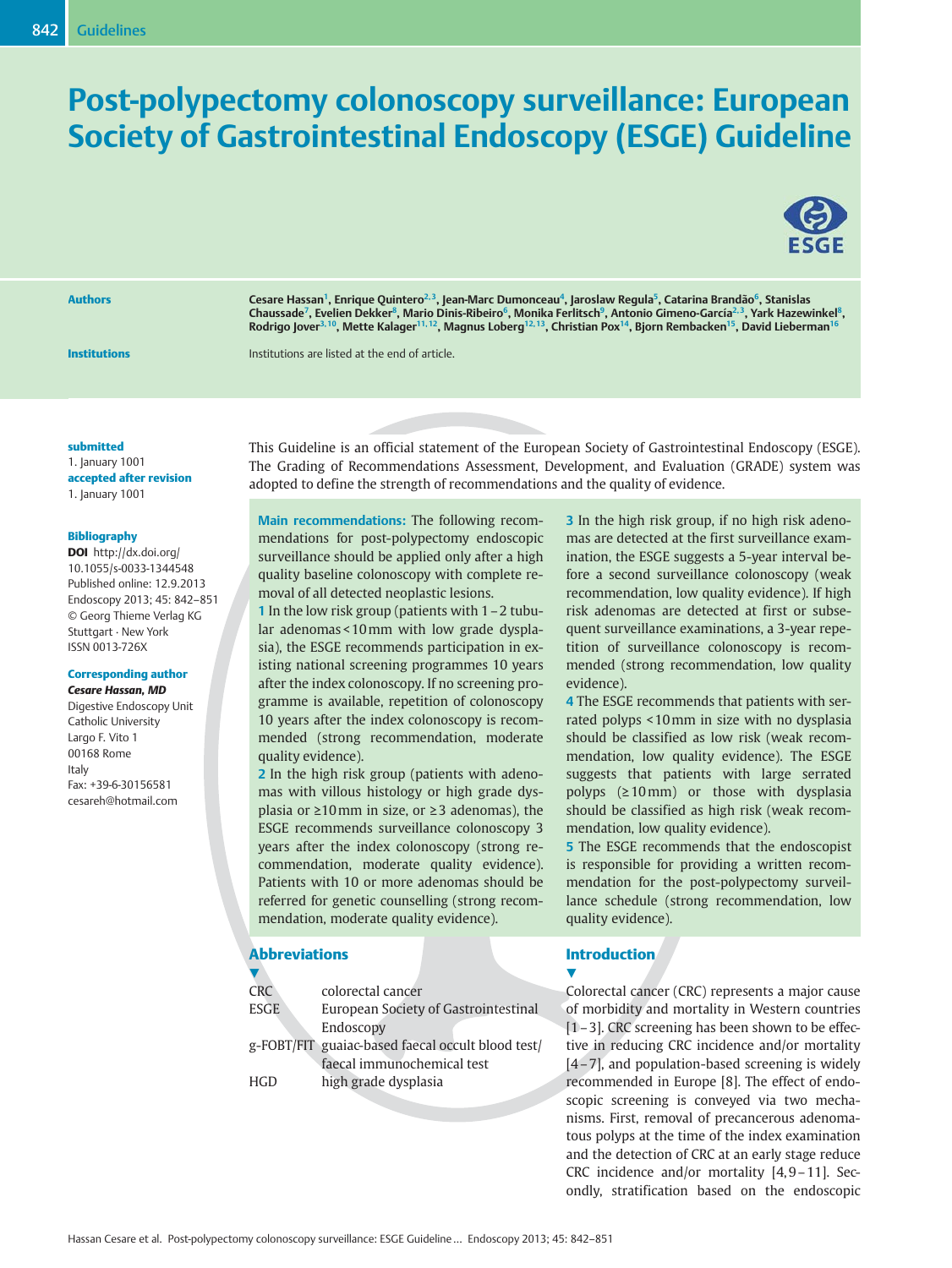findings allows patients at greater risk to benefit from endoscopic surveillance [12–14]. Patients with adenomatous polyps are at greater risk of future development of advanced neoplasia (adenomas  $\geq 10$  mm or with unfavourable histology or cancer) [15–18]. This may be because serious lesions were missed or not radically removed at the initial examination, or because an inherent imbalance of cell proliferation in an individual leads to accelerated carcinogenesis in apparently normal mucosa [16, 19–23].

It is assumed that if patients in whom precancerous polyps have been found are entered into a surveillance programme, then metachronous or recurrent adenomatous lesions and cancer will be detected at an earlier stage. However, no randomized study has directly assessed how much benefit is contributed by the efficacy of post-polypectomy surveillance. The efficacy of endoscopic surveillance has been addressed only in epidemiological series. Such studies have indicated that patients who are not entered into a surveillance programme have a three- to fourfold greater risk of CRC [18, 23].

Screening series have reported an adenoma prevalence of 15 %– 30 % [12, 13, 24 ,25]. With the use of high definition colonoscopy equipment, adenomas are found in up to 50% of the population [26, 27]. Thus, an indiscriminate use of post-polypectomy surveillance would represent a substantial burden on endoscopy resources, also resulting in unnecessary costs and longer waiting times for other indications. Currently, close to 20 % of endoscopic capacity is occupied by surveillance colonoscopies, approximately the same proportion as primary screening examinations [28–30]. With several European countries initiating population-based screening programmes, the burden of surveillance can be expected to increase in the near future. Although colonoscopy is generally regarded as a safe procedure, a risk of major complications remains [31]. In patients at increased risk of developing cancer, the balance of benefit and risk is generally regarded as favourable. However, the risks, albeit small, may become relevant if the gain associated with surveillance colonoscopies is substantially reduced.

When considering the lack of strong evidence to support postpolypectomy surveillance, and the substantial workload involved, a conservative approach would appear reasonable. It should be remembered that the aim of population-based CRC screening is to reduce the incidence and mortality of CRC, and to do so with a sustainable expenditure of medical and economic resources. For the best balance between the benefits and drawbacks of post-polypectomy surveillance, it should only be offered to patients with a substantial residual risk of CRC. Epidemiological and clinical studies have shown that it is possible to stratify the risk of CRC and to identify a small subgroup of patients with a greater incidence of CRC that persists after baseline polypectomy [21, 32].

The aim of this evidence-based and consensus-based Guideline, commissioned by the European Society of Gastrointestinal Endoscopy (ESGE), is to provide caregivers with a comprehensive review of risk stratification following removal of precancerous neoplastic lesions and with practical recommendations for scheduling endoscopic surveillance. This Guideline does not address surveillance after endoscopic or surgical resection of a malignant polyp, or surveillance in patients affected by hereditary colorectal syndromes.

# **Methods**

#### <u>V</u>

The ESGE commissioned this Guideline. The guideline development process included meetings, telephone conferences, and online discussions among members of the guideline committee during February 2012 and February 2013. Subgroups were formed, each in charge of a series of clearly defined key questions (O Appendixe1, available online). The committee chairs (C.H., J.M.D.) worked with the subgroup leaders (J.M.D., E.Q., J.R.) to identify pertinent search terms that always included, as a minimum, "post-polypectomy endoscopic surveillance" as well as terms pertinent to specific key questions. Searches were performed in Medline. Articles were first selected by title; their relevance was then confirmed by review of the corresponding manuscripts, and articles with content that was considered irrelevant, including that relating to hereditary colorectal syndromes, were excluded. A repository of selected literature was made available to all members of the guideline development group. Evidence tables were generated for each key question, summarizing the evidence of the available studies. For important outcomes, articles were individually assessed by means of the Grades of Recommendation Assessment, Development, and Evaluation (GRADE) system for grading evidence levels and recommendation strengths (O Appendixe2, available online) [33].

Each subgroup developed draft proposals that were presented to the entire group for general discussion during a meeting held in February 2013 (Düsseldorf, Germany). Further details on the methodology of ESGE guidelines have been reported elsewhere [33].

In March 2013, a draft prepared by C.H. was sent to all group members. After agreement on a final version, the manuscript was submitted to Endoscopy for publication. The journal subjected the manuscript to peer review, and the manuscript was amended to take into account the reviewers' comments. All authors agreed on the final revised manuscript.

This Guideline was issued in 2013 and will be considered for review in 2018, or sooner if new and relevant evidence becomes available. Any updates to the guideline in the interim will be no-

Box 1 Main definitions adopted for this Guideline.

| <b>Term</b>                 | <b>Definition</b>                                                                                                                                                                                         |
|-----------------------------|-----------------------------------------------------------------------------------------------------------------------------------------------------------------------------------------------------------|
| High quality<br>colonoscopy | Complete colonoscopy with a meticulous<br>inspection of adequately cleaned colorectal<br>mucosa. Neoplastic lesions have also been com-<br>pletely removed and retrieved for histological<br>examination. |
| Index colonoscopy           | First high quality colonoscopy on which surveil-<br>lance strategy is based                                                                                                                               |
| Metachronous lesion         | Any lesion that is detected at surveillance colo-<br>noscopies                                                                                                                                            |
| Low risk group              | 1-2 tubular adenomas < 10 mm with low-grade<br>dysplasia; serrated polyps < 10 mm and no dys-<br>plasia                                                                                                   |
| High risk group             | Adenoma with villous histology or high grade<br>dysplasia or ≥ 10 mm in size, or ≥ 3 adenomas;<br>serrated polyps≥10 mm or with dysplasia                                                                 |
| Advanced adenoma            | Adenoma with villous histology or high grade<br>dysplasia or $\geq 10$ mm in size                                                                                                                         |
| Advanced neoplasia          | Adenoma with villous histology or high grade<br>dysplasia or ≥ 10 mm in size, or colorectal cancer                                                                                                        |
| Serrated polyp              | Hyperplastic polyps, sessile serrated polyp, tra-<br>ditional serrated adenomas, and mixed lesions                                                                                                        |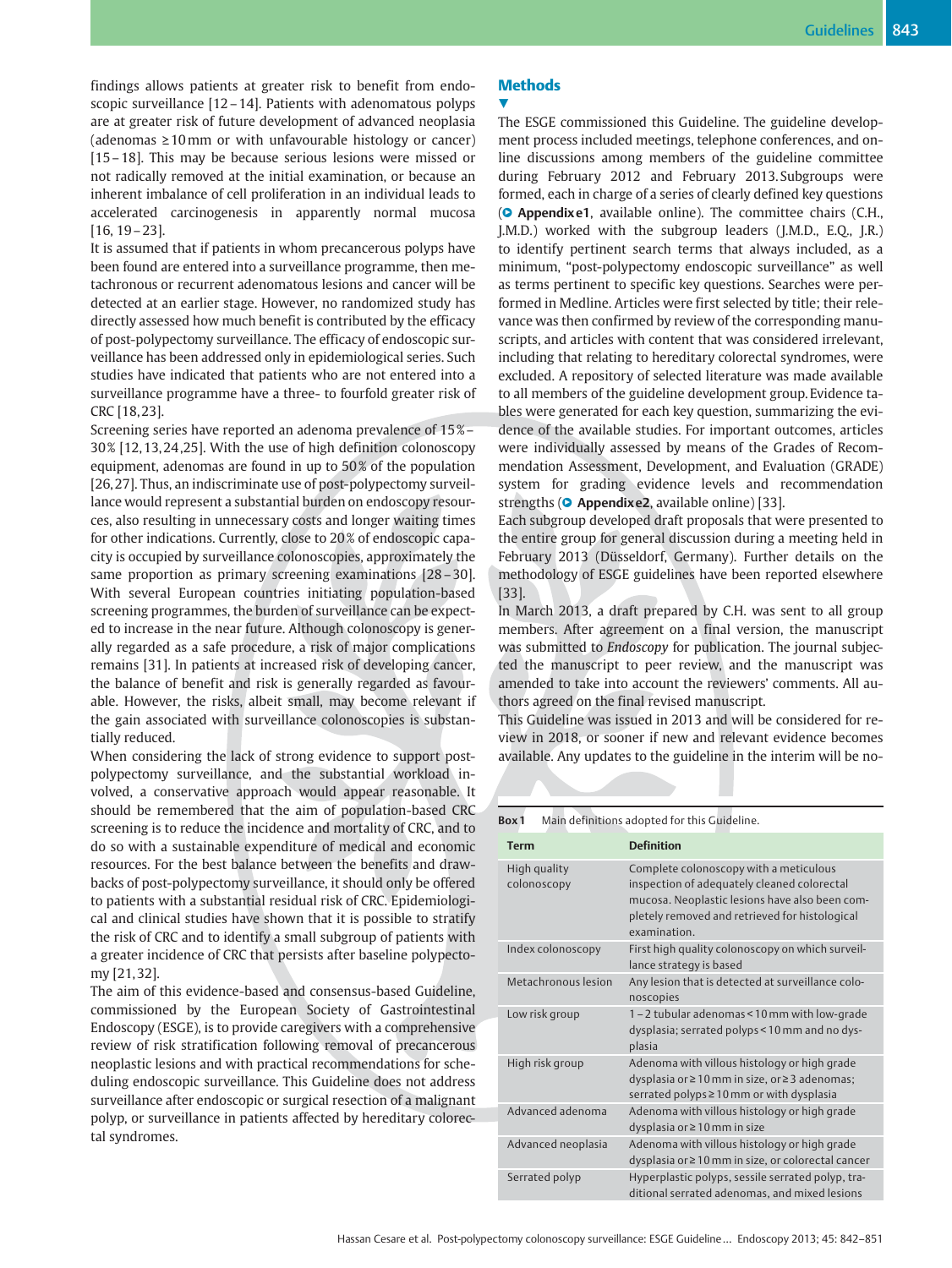v,

ted on the ESGE website: http://www.esge.com/esge-guidelines. html.

# Recommendations and statements

Evidence statements and recommendations are stated in italics, key evidence statements and recommendations are in bold. See **Box 1** for main definitions for this Guideline.

The following recommendations for post-polypectomy endoscopic surveillance should only be applied after a high quality baseline colonoscopy with complete removal of all detected neoplastic lesions.

Colonoscopy that is performed in quality-controlled settings has been associated with a substantial reduction in subsequent CRC incidence and mortality and with a very low risk of metachronous advanced neoplasia [4, 34, 35]. However, large observational studies have recently shown that the protective effect of colonoscopy, whether or not it includes polypectomy, is reduced when it is done in suboptimal conditions [5, 36]. Moreover, studies involving head-to-head colonoscopy and computed tomography (CT) colonography and tandem colonoscopy have demonstrated that colonoscopy misses some polyps [37, 38]. In a systematic review of tandem colonoscopy studies, colonoscopy miss rates for polyps  $\geq 10$  mm, 6 – 9 mm, and < 5 mm were found to be 2%, 13%, and 26%, respectively [37]. Endoscopist- and centre-related quality factors have been shown to predict a higher risk of interval CRC [39 - 41]. Endoscopists and endoscopic centres performing low quality examinations, as measured by adenoma/polyp detection rate and cecal intubation rate, have consistently been associated with a higher risk of post-colonoscopy interval CRC [39, 40, 42]. In addition, the incomplete removal of lesions has consistently been shown to increase the subsequent risk of CRC [16, 23, 43].

For these reasons, widespread implementation of quality assurance programmes is necessary for adequate efficacy of post-polypectomy surveillance. Factors associated with the quality of colonoscopy and of bowel cleansing have been reviewed in specific ESGE Guidelines [44, 45]. There is no evidence that overutilization of endoscopic surveillance can compensate for an initially suboptimal colonoscopy. Moreover, to duplicate an invasive and costly procedure, rather than to address, for example, the quality of bowel cleansing and improved endoscopist training, seems unacceptable from the point of view of cost–effectiveness and patient acceptability. Briefly, high quality colonoscopies should be complete up to the caecum with a meticulous inspection of adequately cleaned colorectal mucosa. Neoplastic lesions should be completely removed (en bloc when feasible) and retrieved for histological examination. This does not contradict early repetition of the colonoscopy if the quality of the initial procedure was suboptimal because of inadequate bowel cleansing or other factors (see below in the specific scenarios, and  $\bullet$  Table e1, available online).

### Appropriate scheduling of surveillance

The ESGE recommends that the endoscopist is responsible for providing a written recommendation for the post-polypectomy surveillance schedule (strong recommendation, low quality evidence), and that this should be audited (weak recommendation, low quality evidence).

Surveillance colonoscopies represent a major part of all colonoscopies performed, being nearly 30 % in a recent survey [46]. This proportion may increase with the widespread adoption of CRC screening programmes and with improved adenoma detection related to the use of high resolution colonoscopy and dye-spraying techniques [3, 47,48]. For these reasons, the required capacity of colonoscopy services is heavily dependent on correct indications and timings for post-polypectomy surveillance [49–51]. Studies have shown that a large proportion of surveillance procedures are inappropriate in both selection of cases and timing of surveillance, representing both over- and underuse of surveillance [46, 51 – 58]. In a recent survey, 69% of post-polypectomy surveillance procedures were inappropriate regarding either timing or indication [46]. In another study, over 40% of patients with small adenomas had an inappropriately early surveillance examination [52]. Moreover, surveillance is still recommended to patients with clinically irrelevant hyperplastic lesions who do not need any endoscopic surveillance [46, 52–58]. (See also **O** Table e2, available online).

Appropriateness of surveillance not only depends on the characteristics and number of completely removed polyps, but also on factors such as the quality of endoscopy, and the patient's age and life-expectancy. For these reasons, the endoscopist should be the professional who advises the patient on the appropriate surveillance interval. Since histology reports become available some time after the polypectomy, we recommend that the endoscopist updates and/or finalizes the endoscopy report after receiving the histology report; the updated colonoscopy report should include a written recommendation on the appropriate surveillance, taking into account all endoscopic, histological, and patient-related factors. Adherence to published surveillance guidelines should be monitored as part of a quality assurance programme [59–61].

#### Low risk group

In the low risk group (patients with 1–2 tubular adenomas < 10mm with low grade dysplasia), the ESGE recommends participation in existing national screening programmes 10 years after the index colonoscopy. If no screening programme is available, repetition of colonoscopy 10 years after the index colonoscopy is recommended (strong recommendation, moderate quality evidence).

#### Long-term CRC risk in low risk group (see  $\circ$  Table 3 a)

Epidemiological studies have assessed long-term CRC incidence/ mortality risk in patients with 1–2 tubular adenomas < 10mm with low grade dysplasia. In a retrospective study [62], including 1618 patients with adenomas resected by rigid sigmoidoscopy who did not undergo endoscopic surveillance, patients stratified to this low risk group had a similar risk of developing CRC compared with the general population (standardized incidence ratio  $[SIR]$  0.5, 95% confidence interval  $[CI]$  0.1 – 1.3). The same finding was reported in a registry-based study that included 5779 postpolypectomy patients: the low risk group did not have an increased risk of cancer despite the lack of surveillance (SIR 0.68, 95 %CI 0.44–0.99) [18]. Furthermore, case–control studies have also confirmed a low long-term risk of CRC in these patients, with a more profound effect during the 5 years immediately following the index polypectomy [22, 23, 63]. A conservative policy of post-polypectomy endoscopic surveillance was recently tested and found to be adequate in two prospective screening sigmoidoscopy trials [9, 11].

# Incidence of metachronous advanced neoplasia in the low risk group

Several cohort studies have compared the incidence of metachronous advanced adenomas between a low risk group and a control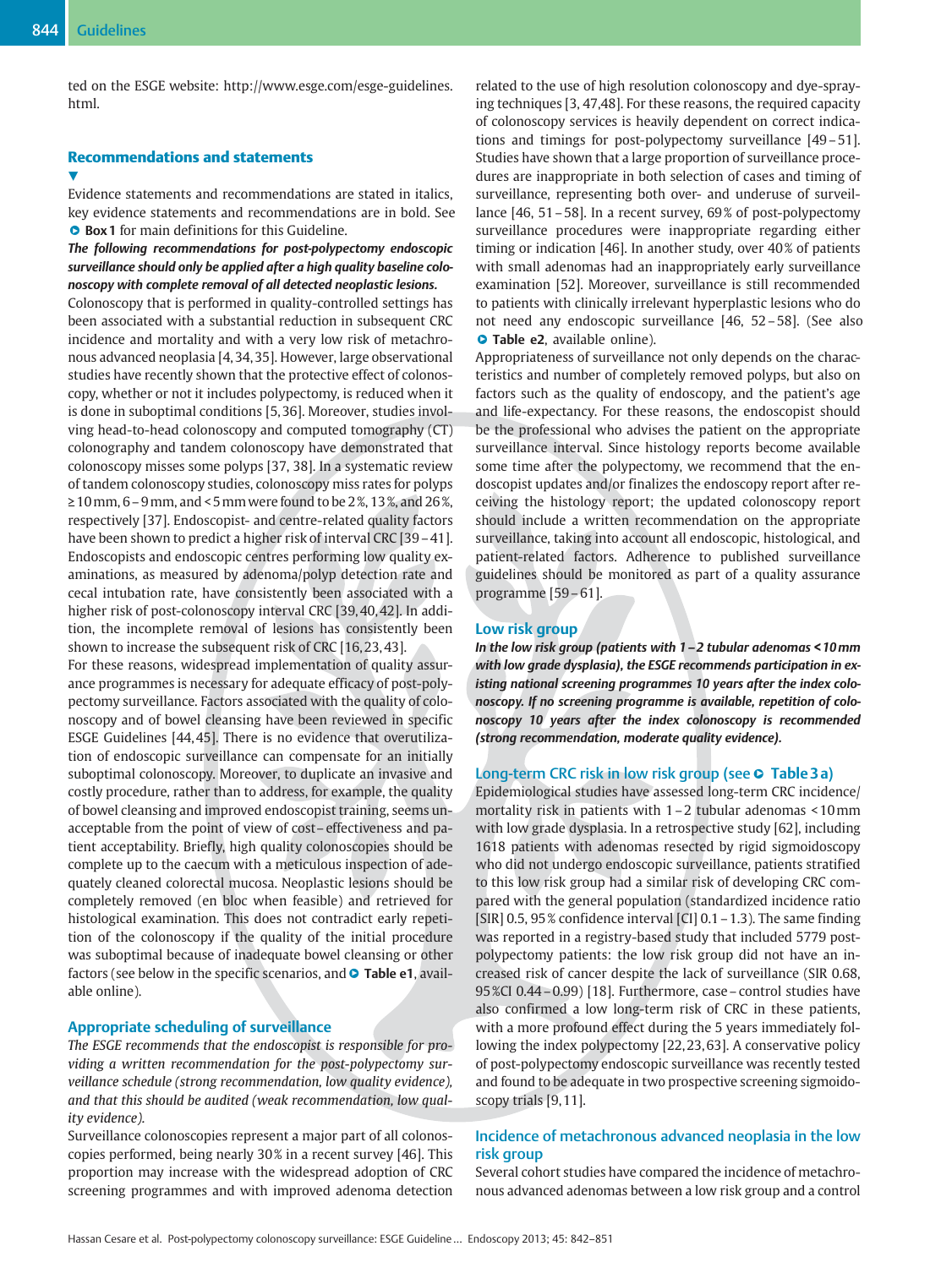Table 3 Long-term colorectal cancer risk. a Studies reporting standardized incidence ratio (SIR) with 95 % confidence intervals (CI) in low and high risk groups as compared with the general population.

| <b>First author</b> | Variable     | Low risk         | High risk      |
|---------------------|--------------|------------------|----------------|
| Atkin $[62]$        | SIR (95 %CI) | $0.5(0.1 - 1.3)$ | $3.6(2.4-5.0)$ |
| Cottet [18]         | SIR (95 %CI) | $0.8(0.4-1.5)$   | $4.3(2.9-6.0)$ |

Table 3 Long-term colorectal cancer risk. b Studies comparing incidence (hazard ratio [HR] or risk ratio [RR]) of metachronous advanced neoplasia between low risk and high risk groups, and patients without neoplasia at baseline examination.

| <b>First author</b> | <b>Variable</b> | Low risk                                                                               | High risk                                                                                                        |
|---------------------|-----------------|----------------------------------------------------------------------------------------|------------------------------------------------------------------------------------------------------------------|
| Yamaji [15]         | HR (95 % CI)    | Nonadvanced: 2.6 (1.6 - 4.2)                                                           | Advanced: 6.6 (3.7 – 12)                                                                                         |
| Lieberman [35]      | RR (95 %CI)     | Tubular < 10 mm: 2.6 (0.2 - 5.7)                                                       | Tubular > 10 mm: 6.4 (2.7 - 14.9)<br>Villous pattern: 6.1 (2.5 - 14.7)<br>High grade dysplasia: 6.9 (2.6 - 18.1) |
| Miller [66]         | RR (95 %CI)     | $<$ 5 mm: 1.1 (0.4 – 3.3)<br>$5 - 9$ mm: 1.5 $(0.6 - 3.9)$<br>Tubular: 0.9 (0.4 - 2.3) | $\geq$ 10 mm: 2.1 (1.3 – 2.7)<br>Villous pattern: 4.2 (1.5 - 11.5)                                               |
| Chung $[64]$        | HR (95 %CI)     | Nonadvanced: 1.1 (0.6 - 2.2)                                                           | Advanced: 6.0 (3.7 – 9.7)                                                                                        |

CI, confidence interval

group without adenoma at index colonoscopy [15, 35, 64–66] (**O** Table 3b; see also **O** Table e4, available online). One study found a higher incidence of advanced neoplasia (hazard ratio [HR] 2.6; 95 %CI 1.6 - 4.2) in the low risk group compared with controls [15]. None of the other studies detected a statistically significant difference, either at 5 years [35, 64–66] or at 6–10 years of follow-up [65, 66]. Two randomized controlled trials (RCTs) [35, 67], as well as three cohort studies [64, 66,68], compared the prevalence of advanced neoplasia at different intervals between the index examination and the first surveillance colonoscopy in the low risk group. No statistically significant difference was found when comparing intervals of 2 vs 4 years, 3 vs 5 years, and 3–5 vs 6–10 years [35, 64, 66, 67, 69].

# Timing of surveillance/return to screening in low risk group

For individuals without increased risk of CRC (i. e., risk similar to that in the general population) a 10-year interval before undergoing surveillance colonoscopy or returning to a screening programme appears to be justified by the long-term efficacy of lower gastrointestinal endoscopy (i. e., sigmoidoscopy or colonoscopy) as demonstrated in RCTs and case–control studies [7, 11, 70]

#### High risk group

In the high risk group (patients with adenomas with villous histology or high grade dysplasia or  $\geq 10$  mm in size, or  $\geq 3$  adenomas), the ESGE recommends surveillance colonoscopy 3 years after the index colonoscopy (strong recommendation, moderate quality evidence). Patients with 10 or more adenomas should be referred for genetic counselling (strong recommendation, moderate quality evidence).

# Long-term CRC risk in the high risk group (see  $\circ$  Table 3 a)

Epidemiological studies have indicated that the high risk group is at increased risk of CRC compared with the general population. Patients stratified into the high risk group who were followed for 14 years (without endoscopic surveillance) had a 3.6–to 6.6 fold increase in CRC risk, compared with the general population [62]. Another study found that patients with advanced adenomas who did not undergo endoscopic surveillance had a 4.26 (95 %CI 2.89–6.04) times greater risk for CRC [18]. Epidemiological series

also showed a high efficacy of endoscopic surveillance in reducing the CRC risk in the high risk group [22, 23, 63].

# Incidence of metachronous advanced neoplasia in the high risk group

In prospective cohort studies, the incidence of metachronous advanced neoplasia was 5–7 times higher in the high risk group compared with individuals without adenomas at the index colonoscopy [15, 35, 64]. A pooled analysis included individual data on 9167 participants from 8 prospective post-polypectomy trials with a mean follow-up of 47 months. The crude risk of advanced neoplasia during follow-up was 15.5 % in the high risk group and 6.9 % in the low risk group [32]. In a multivariate analysis, size, multiplicity, and presence of villous component of the baseline lesions appeared to be independent risk factors for metachronous advanced neoplasia, whilst high grade dysplasia was not [32]. These results were largely confirmed by two meta-analyses [71, 72]. The risk of metachronous advanced lesions seems to be higher in the high risk groups, but the contribution of each individual unfavourable adenoma feature (size, multiplicity, villous component) was less consistent [32, 71, 72]. Further data on these individual factors in the high risk group are provided in  $\circ$  Table e4 and  $\bullet$  Table e5 (available online).

It has been suggested that individuals with 5 small adenomas, or 3 or more adenomas where at least one was ≥10mm, could benefit from endoscopic surveillance 1 year after the last endoscopy [73]. In a pooled analysis of 4 surveillance studies, including 3226 patients, these individuals had a doubled risk of metachronous advanced lesions compared with those in the high risk group who did not have these characteristics [73]. However, these individuals did not have higher risk of CRC, and there is considerable uncertainty about how this higher risk of advanced neoplasia may translate into CRC risk.

# Timing of surveillance in the high risk group

In the US National Polyp Study, following adenoma resection 1418 patients were randomly allocated to either a 1-year followed by a 3-year surveillance colonoscopy or to a single 3-year surveillance colonoscopy. The incidence of advanced lesions was 3.3 % in both groups [74]. In a retrospective observational study,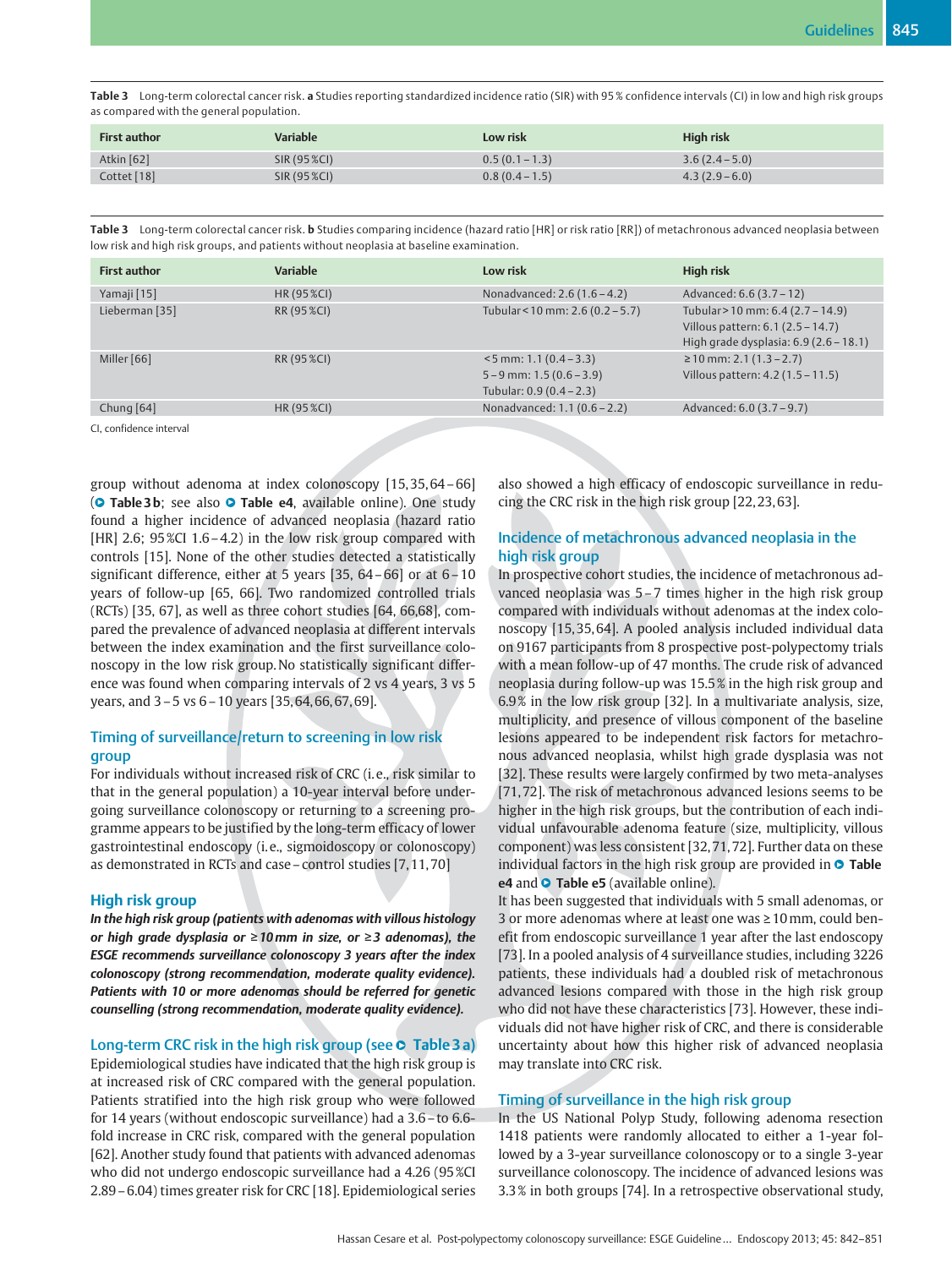the cumulative incidence of metachronous advanced neoplasia in the high risk group increased with increasing surveillance interval; after intervals of  $1-3$ ,  $3-5$ ,  $5-10$  and  $10-20$  years, the incidences of metachronous advanced neoplasia were 3.8 %, 13.1 %, 34.7 % and 52 %, respectively [68]. In contrast, another observational study found no association between the duration of the surveillance interval (from 0.5 to 10 years) and the risk of metachronous advanced neoplasia in the high risk group (the risk varied between 9.9% and 11.4%) [65]. This finding was confirmed in a case–control study where the risk of CRC was unchanged if the surveillance interval was prolonged from 3 years to 5 years [75]. In line with current recommendations [76], we propose that individuals with 10 or more adenomas be referred for genetic counselling because of the risk of familial adenomatous polyposis (FAP) or other genetic diseases, such as MYH-associated polyposis. Tailored surveillance programmes for patients with hereditary colorectal cancer syndromes are outside the scope of this guideline.

In the high risk group, if no high risk adenomas are detected at the first surveillance examination, the ESGE suggests a 5-year interval before a second surveillance colonoscopy (weak recommendation, low quality evidence). If high risk adenomas are detected at first or subsequent surveillance examinations, a 3-year repetition of surveillance colonoscopy is recommended (strong recommendation, low quality evidence). The ESGE found insufficient evidence to give recommendations in the case where no high risk adenomas are detected during 2 consecutive surveillance colonoscopies. However, intervals longer than 5 years appear reasonable (very low quality evidence).

Three recent cohort studies have investigated the risk of metachronous advanced lesions at second surveillance colonoscopy, according to the findings at the baseline and first surveillance colonoscopy  $[65, 77, 78]$  ( $\bullet$  Table e6, available online). The study designs were prone to selection bias because of nonadherence, which might affect generalizability. However, despite heterogeneity in the study populations, results were reassuringly consistent across the studies. In individuals with high risk adenomas at the index colonoscopy and no high risk adenomas at the first surveillance endoscopy, the risk of metachronous advanced neoplasia at the second surveillance colonoscopy was higher than among individuals without high risk adenomas detected at the index colonoscopy [65, 77, 78]. The absolute risk of metachronous advanced neoplasia at the second surveillance colonoscopy was 5.9 %–6.7 % among individuals with high risk adenomas at the index colonoscopy, and 3.1 %–5.7 % among individuals without high risk adenomas [65, 77, 78]. This supports the recommendation of a second surveillance colonoscopy after 5 years. For individuals with high risk adenomas detected at endoscopic surveillance, the risk of metachronous advanced neoplasia was higher than for individuals without high risk adenomas, regardless of the findings at previous examinations. The absolute risk for metachronous advanced neoplasia at second surveillance endoscopy ranged from 11.5 % to 19.3 % for individuals with high risk adenomas at first surveillance colonoscopy [65, 77, 78]. In comparison, the risk varied from 3.1% to 6.7% for individuals without advanced neoplasia at first surveillance [65, 77, 78]. No study addressed the risk of metachronous advanced neoplasia after two surveillance colonoscopies without high risk adenomas. When considering the progressive decrease in the incidence of such lesions at the first two surveillance colonoscopies, intervals longer than 5 years may appear reasonable.

### Serrated polyps (see also  $\circ$  Table e7, available online)

The ESGE recommends that patients with serrated polyps < 10mm in size with no dysplasia should be classified as low risk (weak recommendation, low quality evidence). The ESGE suggests that patients with large serrated polyps (≥10mm) or those with dysplasia should be classified as high risk (weak recommendation, low quality evidence).

Patients with 5 or more serrated polyps proximal to the sigmoid, of which 2 or more are sized ≥10mm, or with 20 or more serrated polyps of any size but distributed throughout the colon, meet the World Health Organization criteria for serrated polyposis and should be referred for genetic counselling (strong recommendation, low quality evidence).

Serrated polyps are classified into different subgroups: (i) hyperplastic polyps, (ii) sessile serrated polyps, (iii) mixed polyps, and (iv) traditional serrated adenomas. No prospective study has yet assessed the long-term risk of CRC in patients with neoplastic and non-neoplastic serrated lesions, leading to uncertainty on the usefulness of endoscopic surveillance.

#### Hyperplastic polyps

Observational studies found that in the absence of any neoplasia, hyperplastic polyps are not associated with advanced adenomas [79, 80], although a slightly increased risk of adenomas was found [81, 82]. The coexistence of hyperplastic polyps with adenomas at index colonoscopy does not increase the risk of adenomas and advanced adenomas at surveillance compared with adenomas alone [81–83]. Indirect evidence of the indolent behavior of hyperplastic polyps is also found in sigmoidoscopy and colonoscopy studies [13, 79].

# Sessile serrated polyps (also defined as sessile serrated adenomas/lesions)

One retrospective pathology-based study showed that 15 % of patients with sessile serrated polyps at index examination developed advanced neoplasia (CRC/HGD) within approximately 8 years of follow-up, compared with 5.5 % of patients with baseline adenomas within 3 years of follow-up [80]. However, the difference in follow-up durations generates some uncertainty about such a comparison [80]. Another study demonstrated that in 50 % of patients with sessile serrated polyps at baseline, subsequent sessile serrated polyps were detected within approximately 3 years of follow-up [84]. However, patients with nondysplastic sessile serrated polyps did not present an increased risk of metachronous advanced neoplasia, although size≥10mm or proximal location were predictors of synchronous advanced neoplasia [85, 86]. In particular, large serrated polyps were associated with a higher risk of proximal CRC [86]. Three studies have found an association between type of lesion detected during follow-up and type of lesions found at baseline colonoscopy [84, 87, 88]. Patients with sessile serrated lesions are more likely to develop further sessile serrated lesions. However, there is no evidence of an increased risk of metachronous CRC [84, 87, 88]. We recommend that some patients, who fulfil the WHO criteria for serrated polyposis syndrome, should be considered for genetic counselling [89]. This includes: (i) individuals with 5 or more serrated polyps proximal to the sigmoid with 2 or more of those being ≥10mm in diameter, and (ii) individuals with 20 or more serrated polyps of any size distributed throughout the colon (both right- and leftsided).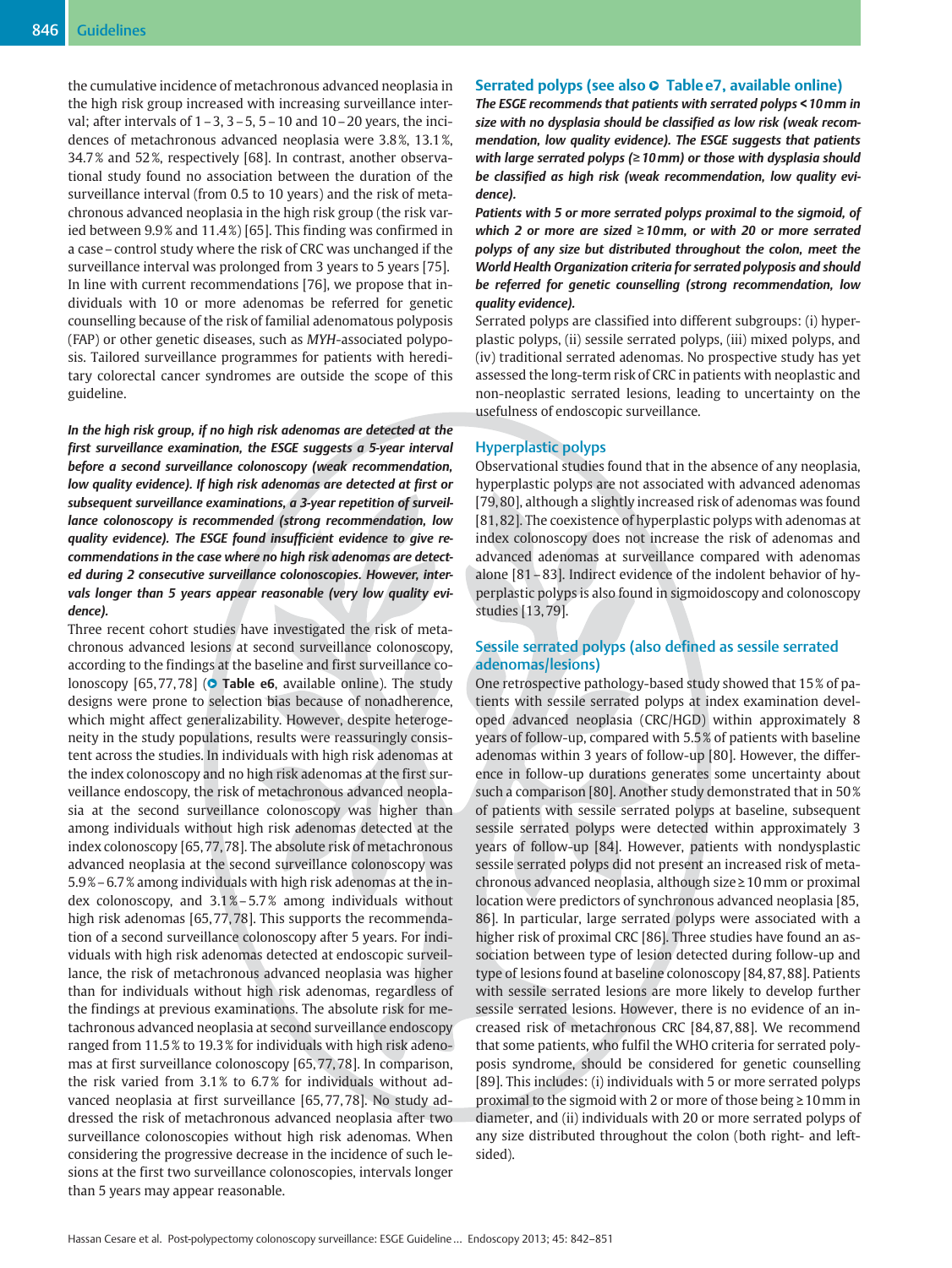

Fig. 1 Dichotomization of patients following a high quality colonoscopy in which high risk lesions have or have not been detected. High risk group: patients with an adenoma ≥10 mm; or with high grade dysplasia; or a villous component or ≥3 adenomas; serrated polyp≥10mm or with dysplasia. \* Excluding those in whom cancer has already developed. \*\* To a screening programme if available, otherwise to repetition of colonoscopy.

# Mixed polyps and traditional serrated adenomas

Sessile serrated lesions that harbour an adenomatous component are called mixed polyps [90]. These lesions present with a dysplastic component, analogously to the traditional serrated adenomas. No data exist regarding the incidence of metachronous advanced lesions.

Since most pathologists do not yet correctly classify serrated lesions into the several subtypes, we have preferred not to subclassify such lesions for the purposes of our statement [91].

#### Specific scenarios

In the case of piecemeal resection of adenomas larger than 10mm, endoscopic follow-up within 6 months is recommended before the patient is entered into a surveillance programme (strong recommendation, moderate quality evidence).

Incomplete removal of larger neoplastic lesions must be ruled out before an endoscopic surveillance schedule is recommended (**O** Table e1c and d, available online). Recently, inadequate polypectomy has been reported in up to 17 % of lesions≥10mm, especially if piecemeal polypectomy had been performed [92]. Incomplete excision of neoplastic lesions has been consistently shown to increase the risk of post-colonoscopy interval CRC [43]. For this reason, an early follow-up of these lesions is recommended within 6 months ( $\bullet$  Table e1b, available online), even if the resection was apparently complete on the basis of endoscopic and histologic criteria [92, 93]. Normal macroscopic appearance of the polypectomy site and negative scar biopsy specimens at the first follow-up have been shown to be predictive of long-term eradication [93].

The ESGE found insufficient evidence to provide recommendations on post-polypectomy surveillance based on other potential risk factors, such as age, or family history of CRC (very low quality evidence). However, it seems reasonable to stop endoscopic surveillance at 80 years, or earlier depending on life expectancy (in the case of co-morbidities).

A pooled analysis showed that age was a strong risk factor for metachronous advanced neoplasia. The risk was almost three times higher among individuals older than 80 years compared with those between 50 and 59 years (OR 2.7; 95 %CI 1.3–5.6) [94]. Conversely, there was no significant difference between individuals aged 50 to 59 and those aged 60 to 69 [64]. Older people could be more prone to complications of colonoscopy, and the potential benefit of endoscopic surveillance may be limited by reduced life expectancy, especially when the estimated 10–20 year duration of the traditional adenoma–carcinoma sequence is taken into account. No studies have assessed the optimal age for stopping surveillance. Although statistical simulations indicate that surveillance should be stopped between 75 and 85 years, this needs to be confirmed by future trials [95]. Therefore, individualized recommendations should be based on general health status, comorbidity and the findings at previous colonoscopies [96]. It is likely that individuals with limited life expectancy (i. e., shorter than 10 years) will not benefit from post-polypectomy endoscopic surveillance [95, 96].

A recent meta-analysis reviewed the influence of family history on the incidence of metachronous advanced neoplasia [97]. In all studies, including 21 595 participants, a positive family history was defined as having at least one first-degree relative with CRC (parents, siblings, or children) [64, 94, 98, 99]. None of the studies assessed the influence of family history stratified by age at diagnosis and the number of relatives with CRC. The proportion of participants with a positive family history of CRC ranged between 4.9 % and 27.5 % [64, 99]. No association was found between firstdegree family history of CRC and metachronous advanced neoplasia (OR 1.20, 95 %CI 0.96–1.50). Similarly, race/ethnicity did not appear to predict rate of metachronous advanced adenoma at endoscopic surveillance [100].

The ESGE recommends an early repetition of colonoscopy or a shorter surveillance interval in patients in whom an optimal inspection of colorectal mucosa has been hampered by an inadequate preparation, especially if neoplastic lesions have been detected in the initial examination.

An inadequate level of bowel preparation has been associated with a reduced detection of neoplastic lesions and, therefore, with a higher risk of missed lesions (O Table e1 a, available online) [101–103]. It has also been shown to be a strong risk factor for metachronous advanced adenoma at surveillance [104]. Thus, early repetition of colonoscopy seems advisable. For instance, if no high risk lesions have been detected and a sufficient level of mucosal inspection has been achieved (i. e., allowing reasonable exclusion of the presence of lesions ≥5mm), rather than 10 years before the subsequent screening colonoscopy, a 5-year interval has been suggested [60]. When repeating colonoscopy or shortening the surveillance interval, all the recommendations for an adequate bowel preparation, including split regimen, must be followed [45].

The ESGE recommends against the use of interval faecal occult blood tests (FOBTs) for post-polypectomy surveillance (strong recommendation, low quality evidence). In the case of an unplanned positive FOBT, the decision to repeat colonoscopy should be based on clinical judgment (weak recommendation, low quality evidence).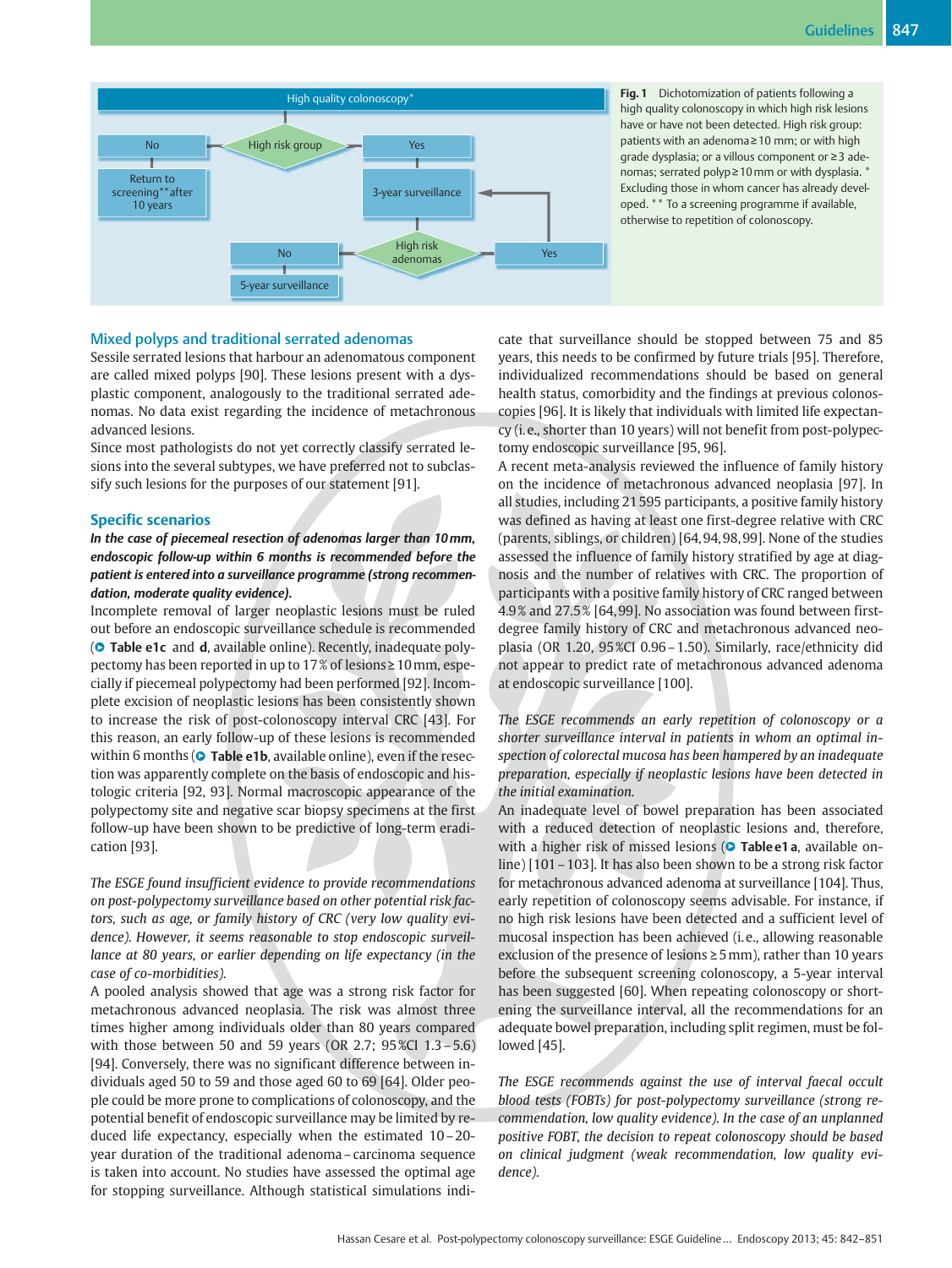The risk of metachronous CRC in patients following polypectomy is stratified by the findings at the index colonoscopy. For this reason, the attempt to re-stratify risk of CRC by applying a guaiacfaecal occult blood test/faecal immunochemical test (g-FOBT/ FIT) would appear to be mere duplication. Although interval CRC may be detected by g-FOBT/FIT, the expected low prevalence of disease would result in a high false-positive rate and a substantial burden on personal, endoscopic, and economic resources. In two nonrandomized studies including high risk individuals, a total of 1856 participants underwent at least one interval FIT during a colonoscopy-based CRC screening programme [105, 106]. Colonoscopy was performed in 454 FIT-positive individuals; it led to detection of 18 CRCs, giving a positive predictive value of 4% which is dramatically lower than in a primary FIT screening setting [107]. Unplanned FOBT, although recommended against, may turn out to be positive. The decision whether or not to repeat a colonoscopy should depend on careful clinical evaluation, including the quality of the latest colonoscopy, and the time interval between the latest colonoscopy and FOBT.

# The ESGE suggests that individuals with symptoms in the surveillance interval should be managed as clinically indicated (weak recommendation, low quality evidence).

Patients under appropriate surveillance are at low risk of CRC but interval CRC may develop, whether polypectomy has been done or not [5, 16]. Thus, repetition of colonoscopy should be considered if there is clinical suspicion of interval CRC.

# **Discussion**

v Following a high quality colonoscopy with no detection of CRC, patients may be simply dichotomized according to the presence or absence of high risk adenomatous and serrated colorectal lesions ( $\bullet$  Fig. 1). Endoscopic surveillance is recommended for individuals in the high risk group ( $\bullet$  Box 1). Surveillance is not indicated for individuals in the low risk group, as with individuals with normal colonoscopy findings, for whom return to screening after 10 years is recommended. This simple approach eliminates confusion about the timing of surveillance colonoscopy, and optimizes the utilization of endoscopic resources. Nevertheless, it offers intensive surveillance, i. e., 3 colonoscopies over 10 years, to individuals who are the most likely to benefit from this.

The main difference between the ESGE and the recent US Multi-Society Task Force (MSTF) post-polypectomy Guidelines is the American recommendation for 5–10-year endoscopic surveillance in the low risk group [60]. The main reason for the 5-year US-MSTF recommendation is the possibility of inadequate preparation or poor quality endoscopic examination. We excluded low quality colonoscopy from the scope of our main recommendations. However, in the specific scenarios, we also allowed the possibility of shortening the interval to the next screening colonoscopy in the case of inadequate bowel preparation. There is insufficient evidence regarding the appropriate surveillance interval after a suboptimal colonoscopy, and we want to emphasize the need to repeat colonoscopy as soon as is practicable in the case of a suboptimal examination. In contrast to the ESGE recommendations, the European quality assurance guidelines propose that the first surveillance in patients with 5 polyps or more or with adenoma  $\geq 20$  mm should be after 1 year rather than 3 years. However, the evidence to underpin this advice does not appear firm [61]. In particular, these patients do not show a higher risk of incident CRC, whilst it is unlikely that the moderate increase in the risk of advanced adenoma may represent a significant cause of morbidity/mortality in the subsequent 2 years of follow-up [32, 61]. Moreover, our Guideline already recommends that patients with an adenoma≥10mm that was removed piecemeal should have a 6-month surveillance, according to our guideline.

Overall, discrepancies among the main recommendations of different societies seem to be related to the quality of the supporting studies. It should be remembered that most of these studies were carried out before the advent of high resolution colonoscopy and before quality assurance had been incorporated into clinical practice [32].

There is little consistency in the surveillance recommendations for patients with serrated polyps [60, 61], because of the lack of firm data on the risk of subsequent polyps and CRC in these patients. However, because of the consistently higher risk of synchronous advanced neoplasia in patients with large serrated polyps, we preferred to recommend a prudent approach until more definitive evidence becomes available.

The ESGE Guideline provides an evidence-based risk-stratification strategy for post-polypectomy surveillance, limiting surveillance to patients with a greater CRC risk. This approach husbands resources whilst maximizing benefits. Such an approach seems of critical importance when the progressive implementation of CRC screening programs throughout Europe is considered. Further studies in this field, especially dealing with serrated lesions, are needed (O Table e8, available online).

ESGE guidelines represent a consensus of best practice based on the available evidence at the time of preparation. They may not apply in all situations and should be interpreted in the light of specific clinical situations and resource availability. Further controlled clinical studies may be needed to clarify aspects of these statements, and revision may be necessary as new data appear. Clinical consideration may justify a course of action at variance to these recommendations. ESGE guidelines are intended to be an educational device to provide information that may assist endoscopists in providing care to patients. They are not rules and should not be construed as establishing a legal standard of care or as encouraging, advocating, requiring, or discouraging any particular treatment.

Competing interests: E. Dekker: Research grant and equipment on loan from Olympus Europe

#### Institutions

- <sup>1</sup> Digestive Endoscopy Unit, Catholic University, Rome, Italy
- <sup>2</sup> Gastroenterology Department, Hospital Universitario de Canarias–La Laguna University, Spain
- <sup>3</sup> Oncology Group, Asociación Española de Gastroenterología, Spain
- Division of Gastroenterology and Hepatology, Geneva University Hospitals; Geneva, Switzerland
- <sup>5</sup> Department of Gastroenterology, Maria Sklodowska-Curie Memorial Cancer Center and Medical Centre for Postgraduate Education, Warsaw, Poland
- <sup>6</sup> Gastroenterology Department, Oporto Oncology Institute, Oporto, Portugal
- <sup>7</sup> Department of Gastroenterology, Cochin Hospital, Paris, France <sup>8</sup> Department of Gastroenterology and Hepatology, Academic Medical Center,
- Amsterdam, The Netherlands
- <sup>9</sup> Department of Internal Medicine III, Division of Gastroenterology and Hepatology, Medical University of Vienna, Vienna, Austria.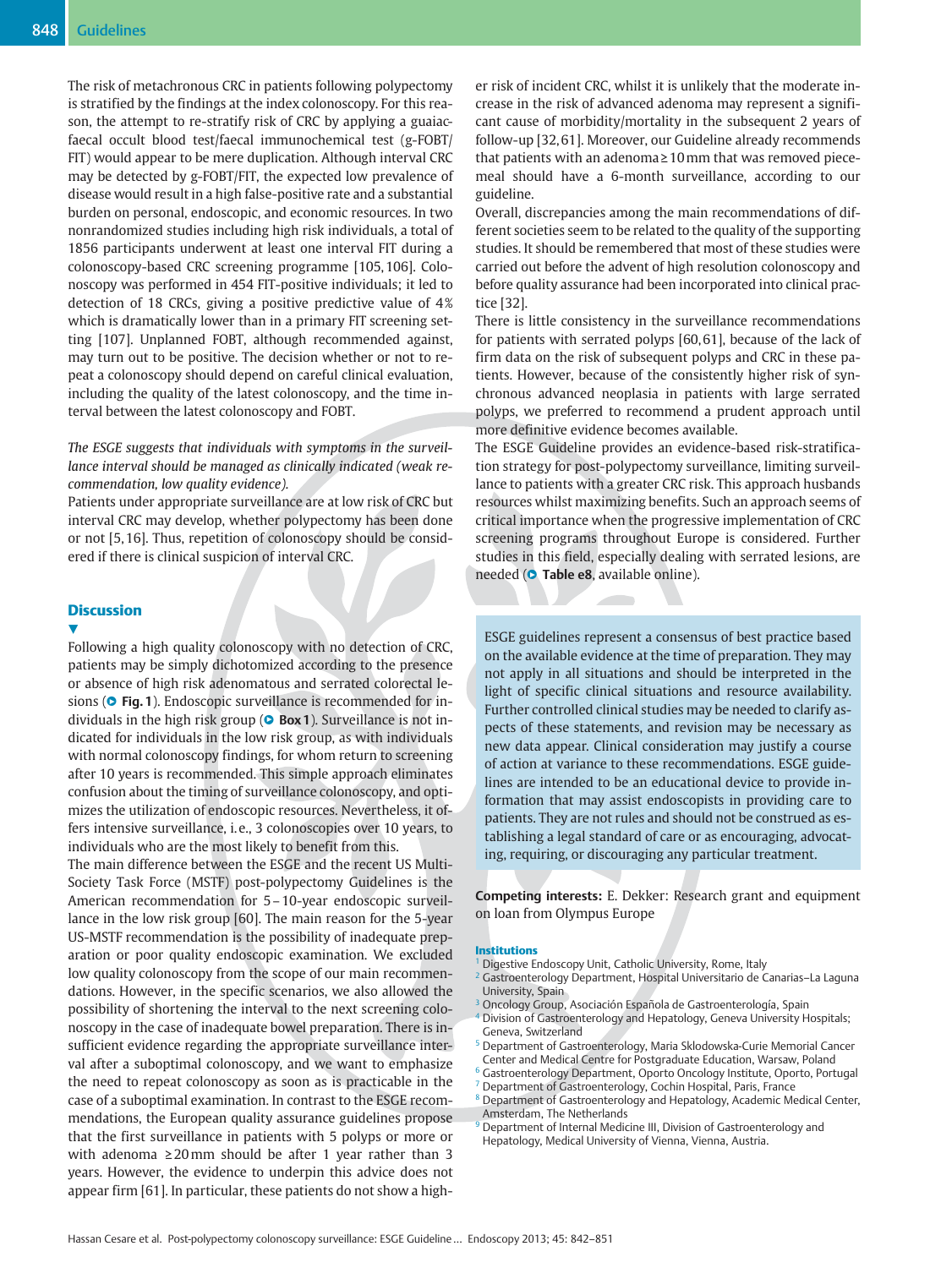- <sup>10</sup> Gastroenterology Department, Hospital General Universitario de Alicante, Spain
- <sup>11</sup> Department of Clinical Research, Telemark Hospital, Skien, Norway
- <sup>12</sup> Department of Health Management and Health Economics, Institute of Health and Society, University of Oslo, Oslo, Norway
- <sup>13</sup> Division of Cancer Medicine, Surgery and Transplantation, Oslo University Hospital, Oslo, Norway
- <sup>14</sup> Department of Medicine, Ruhr-Universität Bochum, Knappschaftskrankenhaus, Bochum, Germany
- <sup>15</sup> Centre for Digestive Diseases, The General Infirmary at Leeds, Leeds, United Kingdom
- <sup>16</sup> Oregon Health and Science University, Portland, Oregon

#### References

- 1. Ferlay J, Autier P, Boniol M et al. Estimates of the cancer incidence and mortality in Europe in 2006. Ann Oncol 2007; 18: 581–592. Epub 2007 Feb 7
- 2 Edwards BK, Ward E, Kohler BA et al. Annual report to the nation on the status of cancer, 1975–2006, featuring colorectal cancer trends and impact of interventions (risk factors, screening, and treatment) to reduce future rates. Cancer 2010; 116: 544–573
- 3 Joseph DA, King JB, Miller JW et al. Prevalence of colorectal cancer screening among adults – Behavioral Risk Factor Surveillance System, United States, 2010. MMWR Morb Mortal Wkly Rep 2012; 61: 51–56
- 4 Winawer SJ, Zauber AG, Ho MN. The National Polyp Study Workgroup. et al. Prevention of colorectal cancer by colonoscopic polypectomy. N Engl J Med 1993; 329: 1977–1981
- 5 Baxter NN, Goldwasser MA, Paszat LF et al. Association of colonoscopy and death from colorectal cancer. Ann Intern Med 2009; 150: 1–8
- 6 Hewitson P, Glasziou P, Irwig L et al. Screening for colorectal cancer using the faecal occult blood test, hemoccult. Cochrane Database Syst Rev 2007 Jan 24: 01CD001216
- 7 Atkin WS, Edwards R, Kralj-Hans I et al. Once-only flexible sigmoidoscopy screening in prevention of colorectal cancer: a multicentre randomised controlled trial. Lancet 2010; 375: 1624–1633
- 8 von Karsa L, Patnick J, Segnan N. European guidelines for quality assurance in colorectal cancer screening and diagnosis. First Edition – Executive summary. Endoscopy 2012; 44: 03 E1–8
- 9 Atkin W, Kralj-Hans I, Wardle J et al. Colorectal cancer screening. Randomised trials of flexible sigmoidoscopy. BMJ 2010; 341: c4618
- 10 Kahi CJ, Imperiale TF, Juliar BE et al. Effect of screening colonoscopy on colorectal cancer incidence and mortality. Clin Gastroenterol Hepatol 2009; 7: 770–775; quiz 711. Epub 2009 Jan 11
- 11 Segnan N, Armaroli P, Bonelli L et al. Once-only sigmoidoscopy in colorectal cancer screening: follow-up findings of the Italian Randomized Controlled Trial – SCORE. J Natl Cancer Inst 2011; 103: 1310–1322. Epub 2011 Aug 18
- 12 Lieberman DA, Weiss DG, Bond JH. Veterans Affairs Cooperative Study Group 380. et al. Use of colonoscopy to screen asymptomatic adults for colorectal cancer. N Engl J Med 2000; 343: 162–168
- 13 Imperiale TF, Wagner DR, Lin CY et al. Risk of advanced proximal neoplasms in asymptomatic adults according to the distal colorectal findings. N Engl J Med 2000; 343: 169–174
- 14 Bretthauer M, Kalager M. Colonoscopy as a triage screening test. N Engl J Med 2012; 366: 759–760
- 15 Yamaji Y, Mitsushima T, Ikuma H et al. Incidence and recurrence rates of colorectal adenomas estimated by annually repeated colonoscopies on asymptomatic Japanese. Gut 2004; 53: 568–572
- 16 Robertson DJ, Greenberg ER, Beach M et al. Colorectal cancer in patients under close colonoscopic surveillance. Gastroenterology 2005; 129: 34–41
- 17 Loeve F, van Ballegooijen M, Boer R et al. Colorectal cancer risk in adenoma patients: a nation-wide study. Int J Cancer 2004; 111: 147–151
- 18 Cottet V, Jooste V, Fournel I et al. Long-term risk of colorectal cancer after adenoma removal: a population-based cohort study. Gut 2012; 61: 1180–1186
- 19 Rex DK, Cutler CS, Lemmel GT et al. Colonoscopic miss rates of adenomas determined by back-to-back colonoscopies. Gastroenterology 1997; 112: 24–28
- 20 Anti M, Armuzzi A, Morini S et al. Severe imbalance of cell proliferation and apoptosis in the left colon and in the rectosigmoid tract in subjects with a history of large adenomas. Gut 2001; 48: 238–246
- 21 Atkin WS, Morson BC, Cuzick J. Long-term risk of colorectal cancer after excision of rectosigmoid adenomas. N Engl J Med 1992; 326: 658–662
- 22 Brenner H, Chang-Claude J, Rickert A et al. Risk of colorectal cancer after detection and removal of adenomas at colonoscopy: population-based case-control study. J Clin Oncol 2012; 30: 2969–2976
- 23 Brenner H, Chang-Claude J, Jansen L et al. Role of colonoscopy and polyp characteristics in colorectal cancer after colonoscopic polyp detection: a population-based case-control study. Ann Intern Med 2012; 157: 225–232
- 24 Regula J, Rupinski M, Kraszewska E et al. Colonoscopy in colorectalcancer screening for detection of advanced neoplasia. N Engl J Med 2006; 355: 1863–1872
- 25 Hassan C, Pickhardt PJ, Kim DH et al. Systematic review: distribution of advanced neoplasia according to polyp size at screening colonoscopy. Aliment Pharmacol Ther 2010; 31: 210–217
- 26 Gupta N, Bansal A, Rao D et al. Prevalence of advanced histological features in diminutive and small colon polyps. Gastrointest Endosc 2012; 75: 1022–1030
- 27 Kahi CJ, Hewett DG, Norton DL et al. Prevalence and variable detection of proximal colon serrated polyps during screening colonoscopy. Clin Gastroenterol Hepatol 2011; 9: 42–46
- 28 Radaelli F, Paggi S, Bortoli A et al. Overutilization of post-polypectomy surveillance colonoscopy in clinical practice: a prospective, multicentre study. Dig Liver Dis 2012; 44: 748–753. Epub 2012 May 22
- 29 Rex DK, Overhiser AJ, Chen SC et al. Estimation of impact of American College of Radiology recommendations on CT colonography reporting for resection of high-risk adenoma findings. Am J Gastroenterol 2009; 104: 149–153
- 30 Lieberman DA, Holub J, Eisen G et al. Utilization of colonoscopy in the United States: results from a national consortium. Gastrointest Endosc 2005; 62: 875–883
- 31 Levin TR, Zhao W, Conell C et al. Complications of colonoscopy in an integrated health care delivery system. Ann Intern Med 2006; 145: 880–886
- 32 Martinez ME, Baron JA, Lieberman DA et al. A pooled analysis of advanced colorectal neoplasia diagnoses after colonoscopic polypectomy. Gastroenterology 2009; 136: 832–841
- 33 Dumonceau J-M, Hassan C, Riphaus A et al. European Society of Gastrointestinal Endoscopy (ESGE) Guideline Development Policy. Endoscopy 2012; 44: 629–629 . Epub 2012 Feb 27
- 34 Zauber AG, Winawer SJ, O'Brien MJ et al. Colonoscopic polypectomy and long-term prevention of colorectal-cancer deaths. N Engl J Med 2012; 366: 687–696
- 35 Lieberman DA, Weiss DG, Harford WV et al. Five-year colon surveillance after screening colonoscopy. Gastroenterology 2007; 133: 1077–1085
- 36 Singh H, Turner D, Xue L et al. Risk of developing colorectal cancer following a negative colonoscopy examination: evidence for a 10-year interval between colonoscopies. JAMA 2006; 295: 2366–2373
- 37 van Rijn JC, Reitsma JB, Stoker J et al. Polyp miss rate determined by tandem colonoscopy: a systematic review. Am J Gastroenterol 2006; 101: 343–350
- 38 Pickhardt PJ, Nugent PA, Mysliwiec PA et al. Location of adenomas missed by optical colonoscopy. Ann Intern Med 2004; 141: 352–359
- 39 Kaminski MF, Regula J, Kraszewska E et al. Quality indicators for colonoscopy and the risk of interval cancer. N Engl J Med 2010; 362: 1795–1803
- 40 Cooper GS, Xu F, Barnholtz Sloan JS et al. Prevalence and predictors of interval colorectal cancers in medicare beneficiaries. Cancer 2012; 118: 3044–3052
- 41 Baxter NN, Sutradhar R, Forbes SS et al. Analysis of administrative data finds endoscopist quality measures associated with postcolonoscopy colorectal cancer. Gastroenterology 2011; 140: 65–72
- 42 Rogal SS, Pinsky PF, Schoen RE. Relationship between detection of adenomas by flexible sigmoidoscopy and interval distal colorectal cancer. Clin Gastroenterol Hepatol 2013; 11: 73–78 . Epub 2012 Aug 16
- 43 Pabby A, Schoen RE, Weissfeld JL et al. Analysis of colorectal cancer occurrence during surveillance colonoscopy in the dietary Polyp Prevention Trial. Gastrointest Endosc 2005; 61: 385–391
- 44 Rembacken B, Hassan C, Riemann JF et al. Quality in screening colonoscopy: position statement of the European Society of Gastrointestinal Endoscopy (ESGE). Endoscopy 2012; 44: 957–968
- 45 Hassan C, Bretthauer M, Kaminski MF et al. Bowel preparation for colonoscopy: European Society of Gastrointestinal Endoscopy (ESGE) Guideline. Endoscopy 2013; 45: 142–155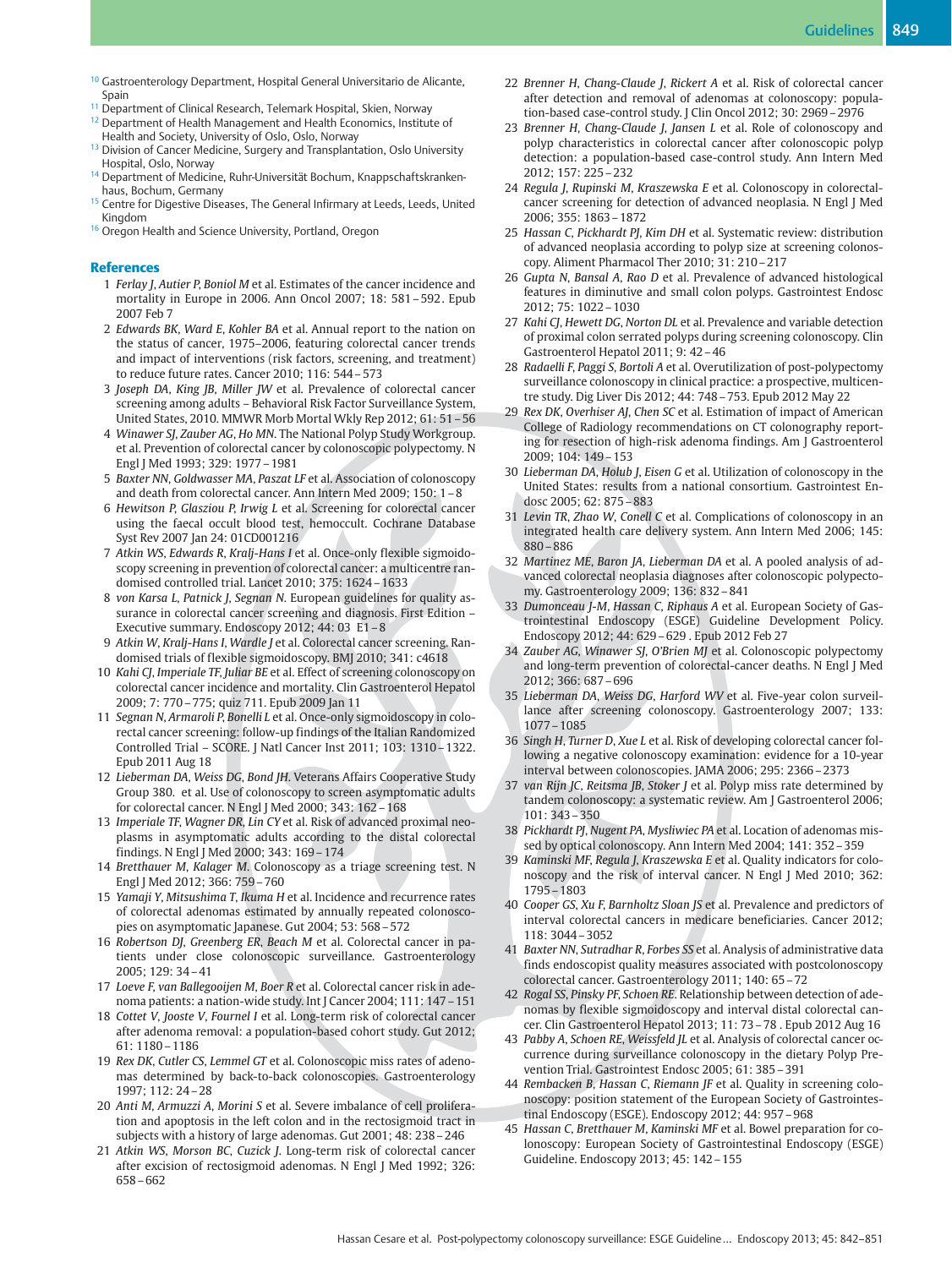- 46 Petruzziello L, Hassan C, Alvaro D et al. Appropriateness of the indication for colonoscopy: is the endoscopist the 'gold standard'? J Clin Gastroenterol 2012; 46: 590–594
- 47 Stock C, Brenner H. Utilization of lower gastrointestinal endoscopy and fecal occult blood test in 11 European countries: evidence from the Survey of Health, Aging and Retirement in Europe (SHARE). Endoscopy 2010; 42: 546–556
- 48 Rastogi A, Early DS, Gupta N et al. Randomized, controlled trial of standard-definition white-light, high-definition white-light, and narrow-band imaging colonoscopy for the detection of colon polyps and prediction of polyp histology. Gastrointest Endosc 2011; 74: 593– 602
- 49 Morini S, Minoli G, Hassan C et al. The inappropriate use of colonoscopy in an open-access setting: A prospective multicenter study. Gastrointest Endosc 2000; 51: Ab86
- 50 Froehlich F, Pache I, Burnand B et al. Performance of panel-based criteria to evaluate the appropriateness of colonoscopy: a prospective study. Gastrointest Endosc 1998; 48: 128–136
- 51 Gimeno Garcia AZ, Gonzalez Y, Quintero E et al. Clinical validation of the European Panel on the Appropriateness of Gastrointestinal Endoscopy (EPAGE) II criteria in an open-access unit: a prospective study. Endoscopy 2012; 44: 32–37
- 52 Schoen RE, Pinsky PF, Weissfeld JL et al. Utilization of surveillance colonoscopy in community practice. Gastroenterology 2010; 138: 73– 81
- 53 Mysliwiec PA, Brown ML, Klabunde CN et al. Are physicians doing too much colonoscopy?A national survey of colorectal surveillance after polypectomy Ann Intern Med 2004; 141: 264–271
- 54 Boolchand V, Olds G, Singh J et al. Colorectal screening after polypectomy: a national survey study of primary care physicians. Ann Intern Med 2006; 145: 654–659
- 55 Saini SD, Nayak RS, Kuhn L et al. Why don't gastroenterologists follow colon polyp surveillance guidelines? results of a national survey J Clin Gastroenterol 2009; 43: 554–558
- 56 Ransohoff DF, Yankaskas B, Gizlice Z et al. Recommendations for postpolypectomy surveillance in community practice. Dig Dis Sci 2011; 56: 2623–2630
- 57 Morini S, Hassan C, Meucci G et al. Diagnostic yield of open access colonoscopy according to appropriateness. Gastrointest Endosc 2001; 54: 175–179
- 58 Chan TH, Goh KL. Appropriateness of colonoscopy using the ASGE guidelines: experience in a large Asian hospital. Chin J Dig Dis 2006; 7: 24–32
- 59 Lieberman D, Nadel M, Smith RA et al. Standardized colonoscopy reporting and data system: report of the Quality Assurance Task Group of the National Colorectal Cancer Roundtable. Gastrointest Endosc 2007; 65: 757–766
- 60 Lieberman DA, Rex DK, Winawer SJ et al. Guidelines for colonoscopy surveillance after screening and polypectomy: a consensus update by the US Multi-Society Task Force on Colorectal Cancer. Gastroenterology 2012; 143: 844–857
- 61 Atkin WS, Valori R, Kuipers EJ et al. European guidelines for quality assurance in colorectal cancer screening and diagnosis. First Edition – Colonoscopic surveillance following adenoma removal. Endoscopy 2012; 44: 03 E151–163
- 62 Atkin WS, Morson BC, Cuzick J. Long-term risk of colorectal cancer after excision of rectosigmoid adenomas. N Engl J Med 1992; 326: 658–662
- 63 Brenner H, Chang-Claude J, Seiler CM et al. Case-control study supports extension of surveillance interval after colonoscopic polypectomy to at least 5 yr. Am J Gastroenterol 2007; 102: 1739–1744
- 64 Chung SJ, Kim YS, Yang SY et al. Five-year risk for advanced colorectal neoplasia after initial colonoscopy according to the baseline risk stratification: a prospective study in 2452 asymptomatic Koreans. Gut 2011; 60: 1537–1543
- 65 Pinsky PF, Schoen RE, Weissfeld JL et al. The yield of surveillance colonoscopy by adenoma history and time to examination. Clin Gastroenterol Hepatol 2009; 7: 86–92
- 66 Miller HL, Mukherjee R, Tian J et al. Colonoscopy surveillance after polypectomy may be extended beyond five years. J Clin Gastroenterol 2010; 44: e162–166
- 67 Jorgensen OD, Kronborg O, Fenger C. A randomized surveillance study of patients with pedunculated and small sessile tubular and tubulovillous adenomas. The Funen Adenoma Follow-up Study. Scand J Gastroenterol 1995; 30: 686–692
- 68 Huang Y, Gong W, Su B et al. Recurrence and surveillance of colorectal adenoma after polypectomy in a southern Chinese population. J Gastroenterol 2010; 45: 838–845
- 69 Huang Y, Gong W, Su B et al. Risk and cause of interval colorectal cancer after colonoscopic polypectomy. Digestion 2012; 86: 148–154
- 70 Brenner H, Chang-Claude J, Seiler CM et al. Does a negative screening colonoscopy ever need to be repeated? Gut 2006; 55: 1145–1150
- 71 Saini SD, Kim HM, Schoenfeld P. Incidence of advanced adenomas at surveillance colonoscopy in patients with a personal history of colon adenomas: a meta-analysis and systematic review. Gastrointest Endosc 2006; 64: 614–626
- 72 de Jonge V, Sint Nicolaas J, van Leerdam ME et al. Systematic literature review and pooled analyses of risk factors for finding adenomas at surveillance colonoscopy. Endoscopy 2011; 43: 560–572
- 73 Martinez ME, Thompson P, Messer K et al. One-year risk for advanced colorectal neoplasia: U.S. versus U.K. risk-stratification guidelines. Ann Intern Med 2012; 157: 856–864
- 74 Winawer SJ, Zauber AG, O'Brien MJ. The National Polyp Study Workgroup. et al. Randomized comparison of surveillance intervals after colonoscopic removal of newly diagnosed adenomatous polyps. N Engl J Med 1993; 328: 901–906
- 75 Brenner H, Haug U, Arndt V et al. Low risk of colorectal cancer and advanced adenomas more than 10 years after negative colonoscopy. Gastroenterology 2010; 138: 870–876
- 76 Jasperson KW, Tuohy TM, Neklason DW et al. Hereditary and familial colon cancer. Gastroenterology 2010; 138: 2044–2058
- 77 Laiyemo AO, Pinsky PF, Marcus PM et al. Utilization and yield of surveillance colonoscopy in the continued follow-up study of the polyp prevention trial. Clin Gastroenterol Hepatol 2009; 7: 562–567; quiz 497
- 78 Robertson DJ, Burke CA, Welch HG et al. Using the results of a baseline and a surveillance colonoscopy to predict recurrent adenomas with high-risk characteristics. Ann Intern Med 2009; 151: 103–109
- 79 Lieberman DA, Prindiville S, Weiss DG et al. Risk factors for advanced colonic neoplasia and hyperplastic polyps in asymptomatic individuals. JAMA 2003; 290: 2959–2967
- 80 Lu FI, van Niekerk de W, Owen D et al. Longitudinal outcome study of sessile serrated adenomas of the colorectum: an increased risk for subsequent right-sided colorectal carcinoma. Am J Surg Pathol 2010; 34: 927–934
- 81 Imperiale TF, Glowinski EA, Lin-Cooper C et al. Five-year risk of colorectal neoplasia after negative screening colonoscopy. N Engl J Med 2008; 359: 1218–1224
- 82 Schreiner MA, Weiss DG, Lieberman DA. Proximal and large hyperplastic and nondysplastic serrated polyps detected by colonoscopy are associated with neoplasia. Gastroenterology 2010; 139: 1497–1502
- 83 Laiyemo AO, Murphy G, Sansbury LB et al. Hyperplastic polyps and the risk of adenoma recurrence in the polyp prevention trial. Clin Gastroenterol Hepatol 2009; 7: 192–197
- 84 Teriaky A, Driman DK, Chande N. Outcomes of a 5-year follow-up of patients with sessile serrated adenomas. Scand J Gastroenterol 2012; 47: 178–183
- 85 Schreiner MA, Weiss DG, Lieberman DA. Proximal and large hyperplastic and nondysplastic serrated polyps detected by colonoscopy are associated with neoplasia. Gastroenterology 2010; 139: 1497–1502
- 86 Hiraoka S, Kato J, Fujiki S et al. The presence of large serrated polyps increases risk for colorectal cancer. Gastroenterology 2010; 139: 1503–1510, 1510.e1–3. Epub 2010 Jul 16
- 87 Lazarus R, Junttila OE, Karttunen TJ et al. The risk of metachronous neoplasia in patients with serrated adenoma. Am J Clin Pathol 2005; 123: 349–359
- 88 Salaria SN, Streppel MM, Lee LA et al. Sessile serrated adenomas: highrisk lesions? Hum Pathol 2012; 43: 1808–1814
- 89 Chow E, Lipton L, Lynch E et al. Hyperplastic polyposis syndrome: phenotypic presentations and the role of MBD4 and MYH. Gastroenterology 2006; 131: 30–39
- 90 Sheridan TB, Fenton H, Lewin MR et al. Sessile serrated adenomas with low- and high-grade dysplasia and early carcinomas: an immunohistochemical study of serrated lesions "caught in the act". Am J Clin Pathol 2006; 126: 564–571
- 91 Terdiman JP, McQuaid KR. Surveillance guidelines should be updated to recognize the importance of serrated polyps. Gastroenterology 2010; 139: 1444–1447